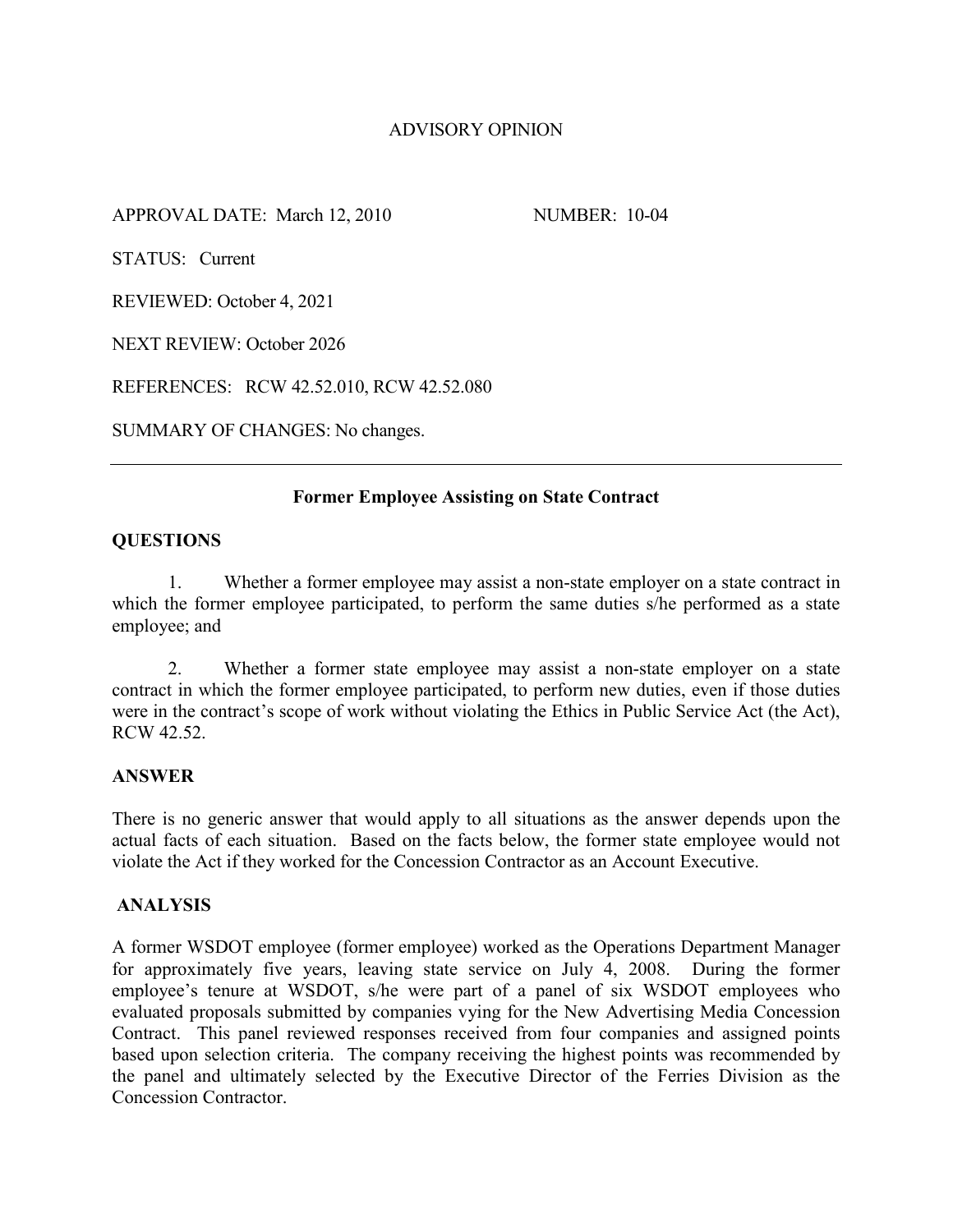The Concession Contractor entered into a 10-year contract with WSDOT, effective September 15, 2007. As of January 21, 2010, the contract had not been modified. This contract generates revenue for WSDOT; the state does not pay the contractor, but gets a percentage or portion of the advertising sales made by the Concession Contractor. WSDOT has the ability to allow the Concession Contractor to subcontract some of the work performed under this contract and the authority to approve the subcontractor under Section XVII, paragraph B of the contract.

The former employee (while working for WSDOT) was not involved in negotiating the terms of the contract, but did work with the Concession Contractor to insure that the advertisements and promotional events did not interfere with the daily operations of the ferries. The former employee's duties at WSDOT included:

- Facilitating approval by Ferries' employees of the ad media prior to its procurement and installation.
- Coordinating installation and removal of ad media and promotional events with contractor.
- Coordinating logistical requirements for kiosk/booth, i.e., power needs and location.
- Coordinating security for contractor staff, i.e., obtaining security badges and parking.
- Generally insuring that the ads did not interfere with day-to-day ferry operations.

The former employee did not approve the ads, but gathered the paperwork so that the WSDOT Director of Communications could approve them.

The former employee now desires to work as a subcontractor for the Concession Contractor as an Account Executive. The purpose of this position is to plan, coordinate and carry out new business sales and marketing activities leading to the development of new revenue. Key responsibilities include assisting in strategic planning, development of sales and marketing presentations, providing lead generation through market research, participating in company presentations and developing an electronic customer data base.

RCW 42.52.080(1) states:

No former state officer or state employee may, within a period of one year from the date of termination of state employment, accept employment or receive compensation from an employer if:

(a) The officer or employee, during the two years immediately preceding termination of state employment, was engaged in the negotiation or administration on behalf of the state or agency of one or more contracts with that employer and was in a position to make discretionary decisions affecting the outcome of such negotiation or the nature of such administration;

(b) Such a contract or contracts have a total value of more than ten thousand dollars; and

(c) The duties of the employment with the employer or the activities for which the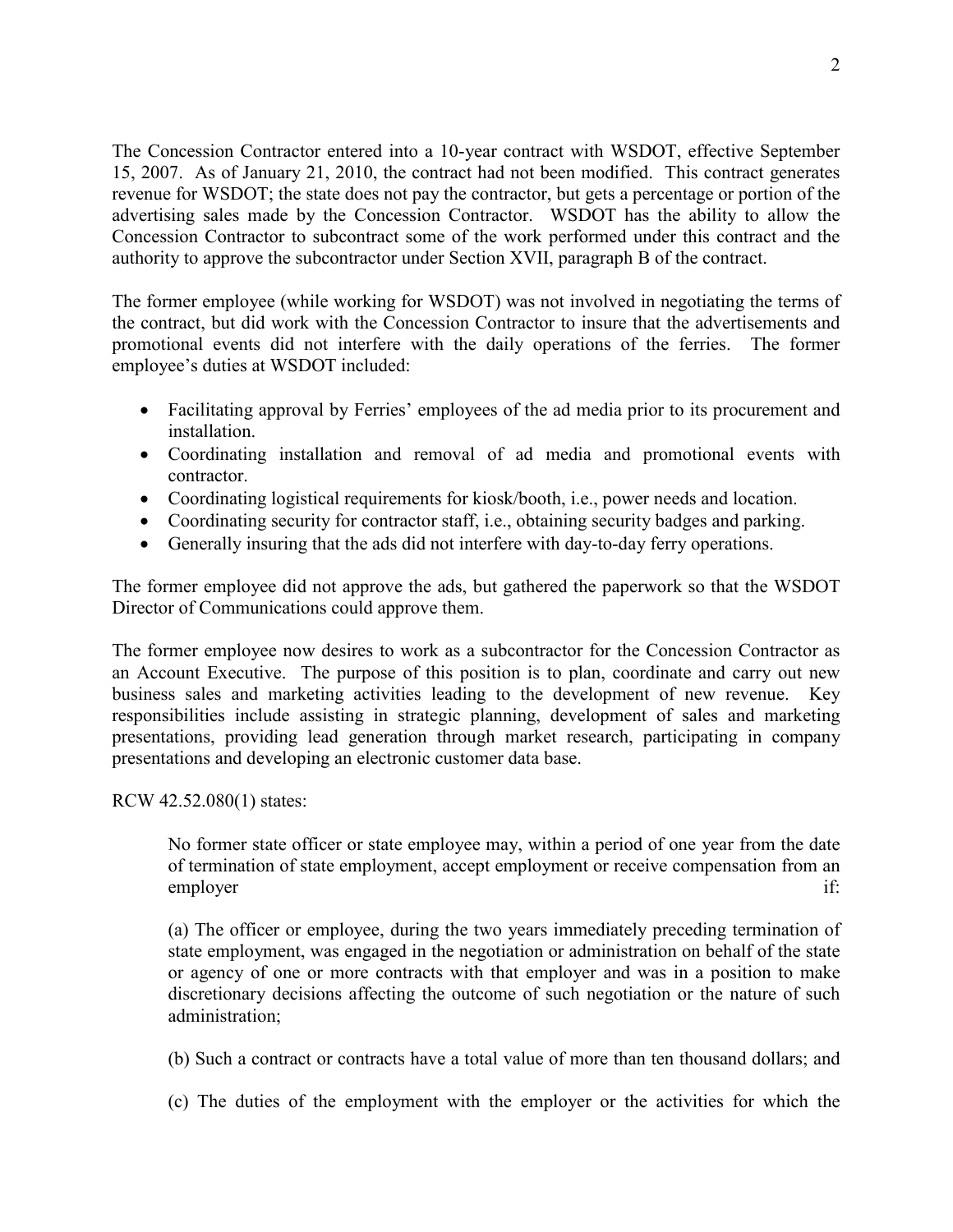compensation would be received include fulfilling or implementing, in whole or in part, the provisions of such a contract or contracts or include the supervision or control of actions taken to fulfill or implement, in whole or in part, the provisions of such a contract or contracts. This subsection shall not be construed to prohibit a state officer or state employee from accepting employment with a state employee organization.

#### RCW 42.52.080(5) states:

No former state officer or state employee may at any time subsequent to his or her state employment assist another person, whether or not for compensation, in any transaction involving the state in which the former state officer or state employee at any time participated during state employment. This subsection shall not be construed to prohibit any employee or officer of a state employee organization from rendering assistance to state officers or state employees in the course of employee organization business.

In Advisory Opinion 97-06 the Board opined that it would violate RCW 42.52.080(5) if a former Department of Ecology (DOE) employee helped appeal a water rights application because the former employee "participated in that transaction" while they were a state employee. The facts before the Board in that case were:

- Former DOE employee's duties included making decisions about applications for water rights to include:
	- o Investigating applications
	- o Drafting reports of examinations that summarize all aspects of the water right investigation and providing conclusions and recommendations for a supervisor to make the final decision on approving or denying the application.
- Former DOE employee worked on an application for water rights and prepared three draft reports of examination.
- No permit was issued for this particular application, which was put on hold pending litigation.
- After the former DOE employee left state service, DOE denied the application.
- Applicant appealed denial.
- Former DOE employee wanted to help applicant appeal the denial.

The issues raised in this opinion were whether a water rights permit was a "transaction involving the state," and whether the former DOE employee participated in that transaction.

RCW 42.52.010(21) defines "transaction involving the state":

- (a) "Transaction involving the state" means a proceeding, application, submission, request for a ruling or other determination, contract, claim, case, or other similar matter that the state officer, state employee, or former state officer or state employee in question believes, or has reason to believe:
	- (i) Is, or will be, the subject of state action; or
	- (ii) Is one to which the state is or will be a party; or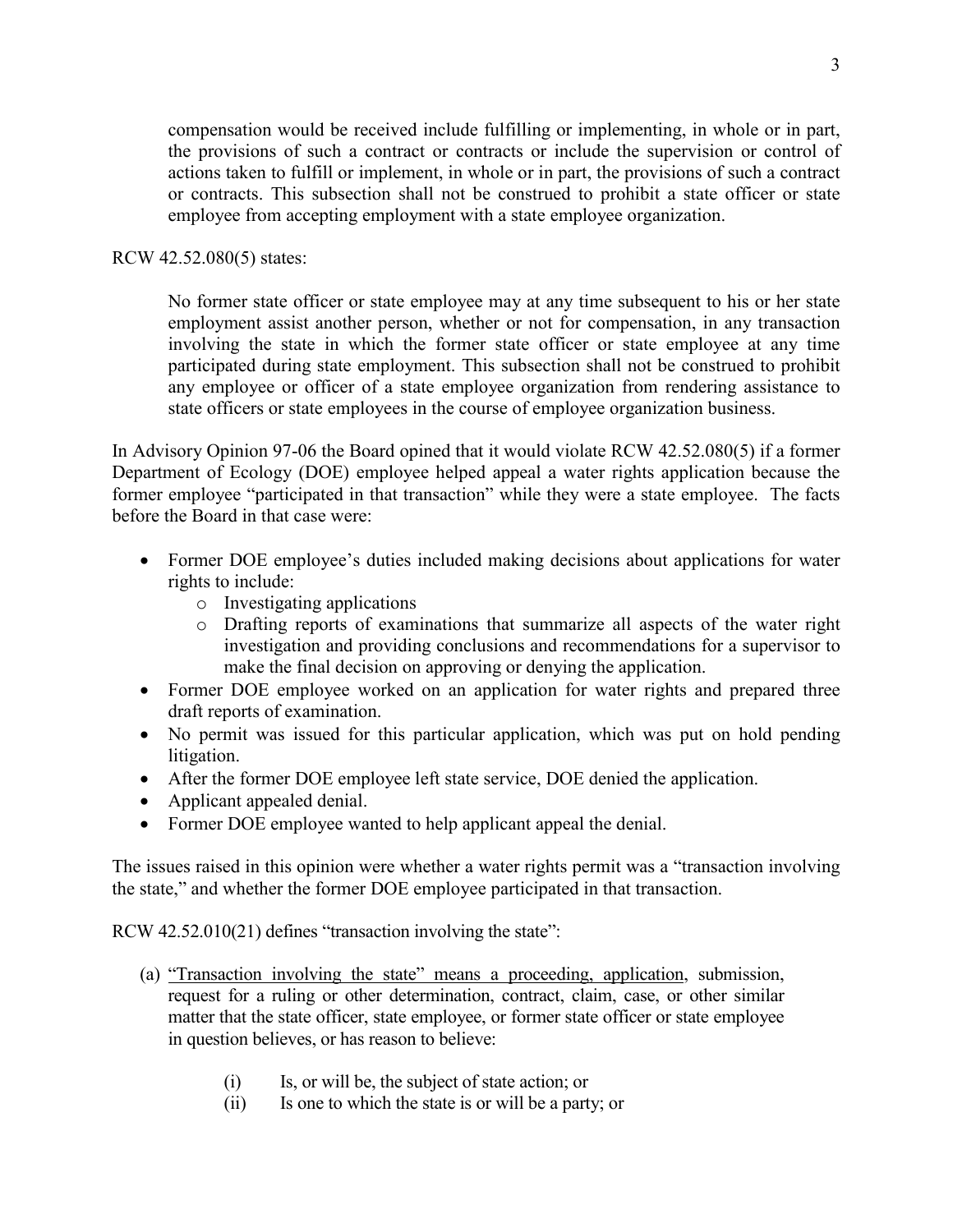## (iii) Is one in which the state has a direct and substantial proprietary interest.

(b) "Transaction involving the state" does not include the following: Preparation, consideration, or enactment of legislation, including appropriation of moneys in a budget, or the performance of legislative duties by an officer or employee, or a claim, case, lawsuit, or similar matter if the officer or employee did not participate in the underlying transaction involving the state that is the basis for the claim, case, or lawsuit.

The second issue was whether the employee's involvement during one stage of the permit process constitutes participation. RCW 42.52.010(13) provides that "participate" means:

"Participate" means to participate in state action or a proceeding personally and substantially as a state officer or state employee, through approval, disapproval, decision, recommendation, the rendering of advice, investigation, or otherwise but does not include preparation, consideration, or enactment of legislation or the performance of legislative duties. (Emphasis added.)

The Board opined that the question of participation was primarily factual. RCW 42.52.010(13) requires that participation be personal and substantial. While it was clear that the employee was personally involved with the permit application, the question was whether that personal involvement was substantial.

After considering information submitted by both the Department of Ecology and the employee, the Board concluded that the employee's involvement was substantial and met the definition of "participate" because the employee was the primary author of three draft reports of examination which summarized all aspects of the water rights investigation and provided conclusions and recommendations. The Board saw this as substantial involvement in the permit process. The fact that additional work was done on the permit after the employee left state service did not lessen the former employee's involvement.

In Advisory Opinion 98-02, the Board analyzed the following pertinent questions:

- 1. How does the term "transaction involving the state" apply to multi-step processes?
- 2. How is "personal and substantial" involvement in a "transaction involving the state" determined?
- 3. May a former employee who participated in transactions involving the state assist a state agency as a contractor with regard to the same transactions?
- 4. Do the restrictions in RCW 42.52.080 apply to situations that do not involve transactions with the state?

The Board looked at the sediment cleanup process and determined that it could consist of multiple transactions involving the state. In this opinion, the Board held that the cleanup process contained two transactions involving the state, and a former state employee who only participated in one of the transactions could assist a person in another, subsequent or different transaction without violating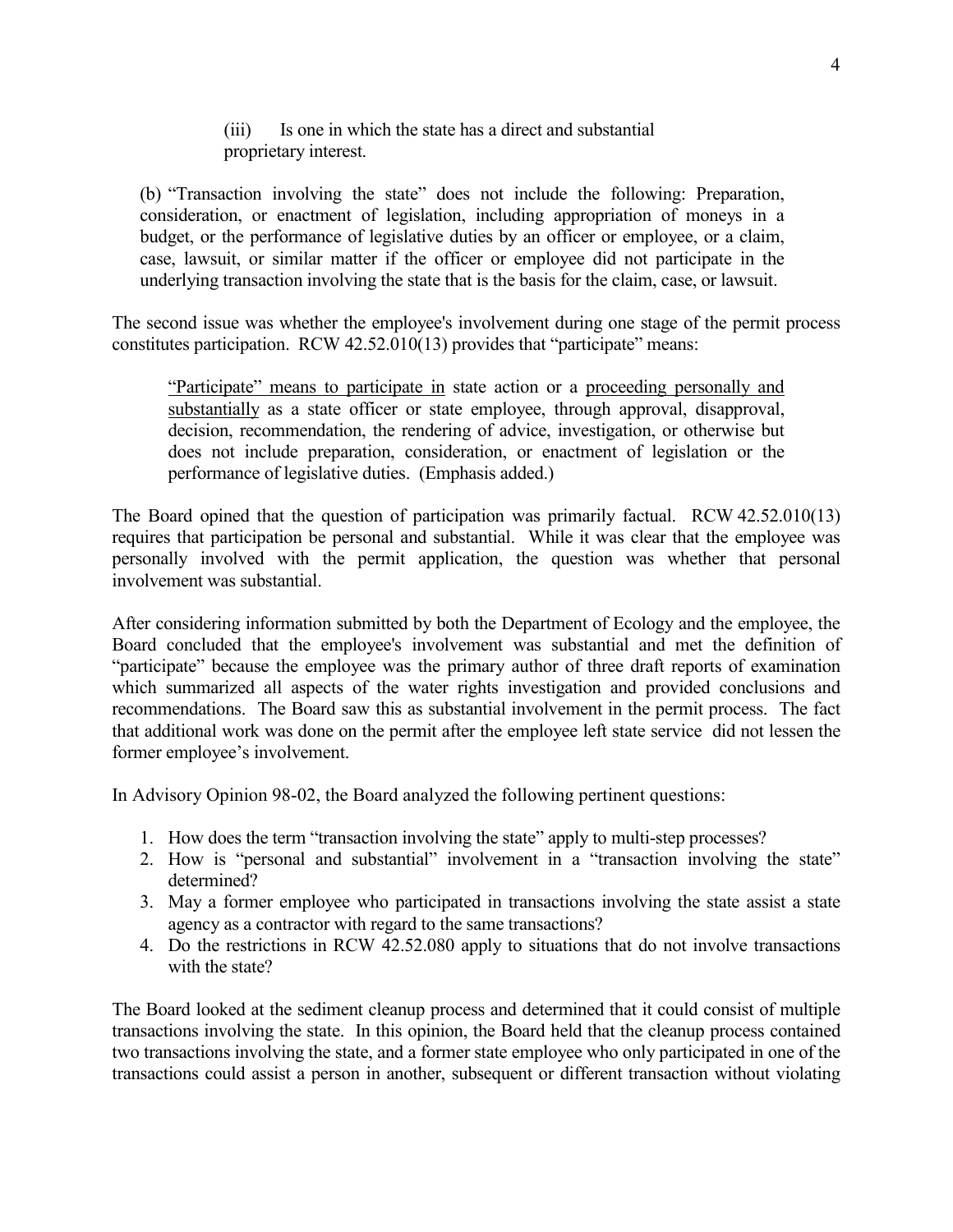RCW 42.52.080(5) because they had not "participated" in that part of the transaction while a state employee.

Again, the Board decided that the question of participation in a transaction involving the state was primarily factual. Under RCW 42.52.010(13) participation must be both personal and substantial. Personal and substantial participation is not limited to whether the state officer or state employee, or former state officer or state employee, is or was, the final decision maker with regard to a state action. Participation includes a broad spectrum of intermediary actions that may influence a final decision, including making recommendations, rendering advice, and conducting investigations.

Providing general or informational technical assistance that explains rules or procedures is not considered personal and substantial participation in a transaction involving the state. However, technical assistance that advises, recommends or directs a person to take a certain action would constitute personal and substantial involvement.

The Board also determined that a state agency was not "another person" under RCW 42.52.080(5), and a former employee was not prohibited from assisting state agencies as an independent consultant. Because the prohibitions under RCW 42.52.080 apply generally to transactions involving the state, they do not prohibit a former employee from assisting other governmental agencies when such assistance would not involve transactions in which the employee formerly participated as a state employee, or when such transactions were not the subject of state action.

The only section of RCW 42.52 that applies to former state employees is RCW 42.52.080. Whether this section applies to former employees is a factual question and depends on what the former employee did while working for the state, and what they will be doing post-state employment. This part of the statute consists of six paragraphs, five of which describe different post-state employment situations and what, if any, restrictions would apply to those situations:

- Section (1) imposes a 1-year waiting period on former state employees before they can fulfill any part of a contract that they negotiated or administered as a state employee.
- Section (2) requires a 2-year waiting period before a former employee may have a beneficial interest in a contract that was funded by legislative or executive action that the former state employee participated in.
- Section (3) restricts a former state employee's ability to accept an employment offer if the offer was intended to influence them while they were still employed by the state or reward them for actions taken while still employed with the state.
- Section (4) prohibits a former state employee from accepting an employment offer if the circumstances would lead a reasonable person to believe that the offer was intended to influence them while they were still employed by the state.
- Section (5) prohibits a former state employee from assisting another person in any transaction with the state if the former state employee participated in that transaction while still employed with the state.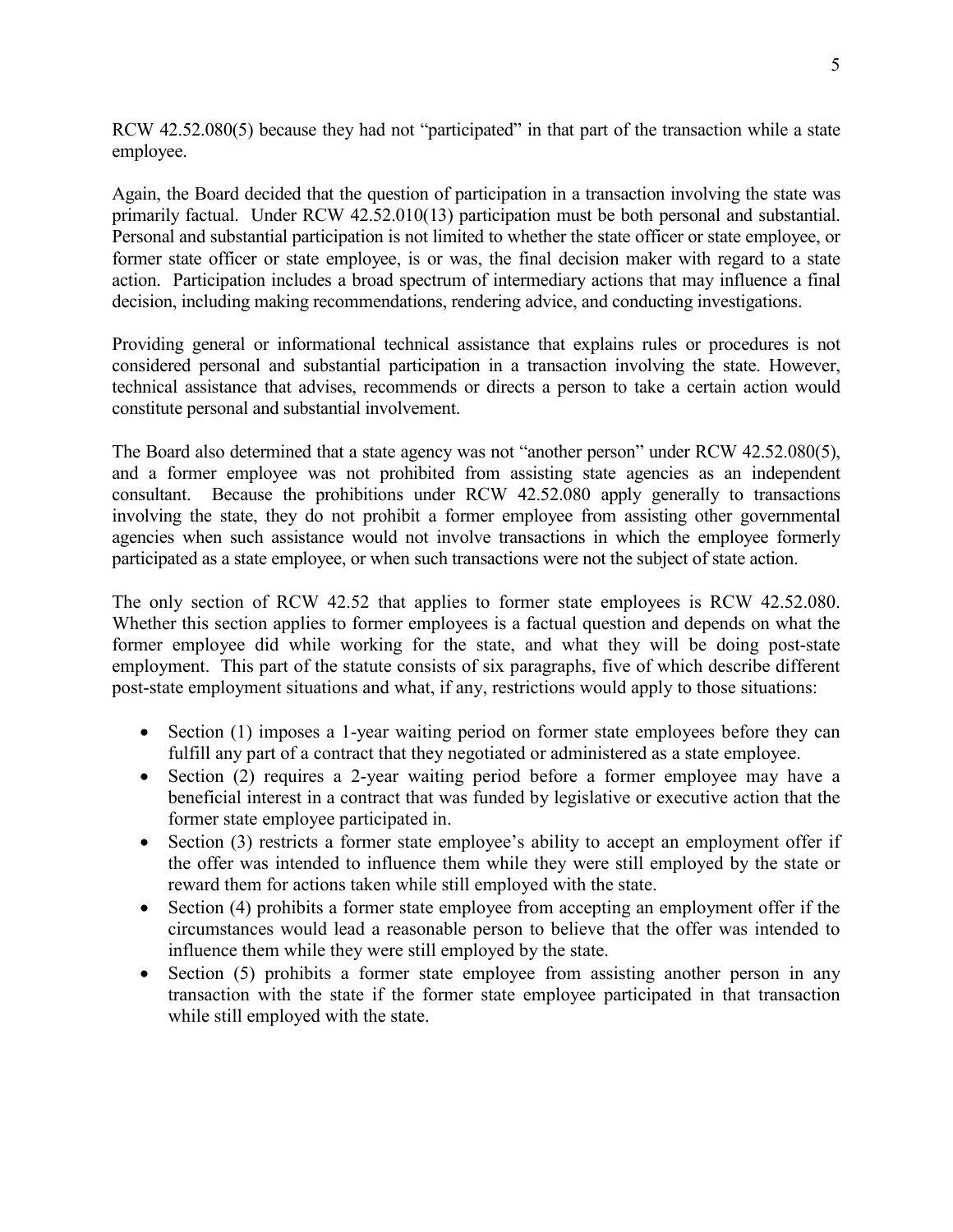## **RCW 42.52.080(1)**

Since the former employee wants to work as a subcontractor to fulfill the provisions of the Concession Contract, RCW 42.52.080(1) could apply because s/he is "fulfilling or implementing, in whole or in part, the provisions of such a contract or contracts or include the supervision or control of actions taken to fulfill or implement, in whole or in part, the provisions of such a contract or contracts." However, the former employee left state employment in July 2008 and the 1-year waiting period has passed, so RCW 42.52.080(1) would no longer apply to this situation.

#### **RCW 42.52.080(5)**

Since RCW 42.52.080(1) does not apply to the former employee, the only other section of the Act that could possibly apply is RCW 42.52.080(5). The question now becomes: did the former employee "participate" in a "transaction" with the Concession Contractor as a state employee, and if so, would they be participating in that same transaction as a Concession Contractor employee?

During the employee's tenure with WSDOT:

- The former employee was part of an evaluation panel (one of six) that evaluated responses to a Request for Proposal for a concession contract with the Ferries Division.
- The former employee did not approve the contract award, nor negotiate any of the contract's terms and conditions.
- The former employee did not approve the Concession Contractor's advertising media.
- The former employee did work with the Concession Contractor as the WSDOT Operations Manager to coordinate the installation of the ad media to insure all security and logistical requirements were met and that the daily operations of the ferry system were not adversely impacted.

Based upon the Board's analysis in Advisory Opinion 98-02, there are multiple "transactions" between the Concession Contractor and WSDOT. These transactions include:

- 1. Selection of the Concession Contractor. The former employee was part of a panel of six individuals who scored responses, but this person carried no more weight than any of the other panelists. The former employee did not make the final selection; the Executive Director of the Ferries Division made the final decision to award the contract to the Concession Contractor.
- 2. Negotiation of the contract terms. The former employee did not participate in negotiating the terms or conditions of the contract.
- 3. Administration of the contract. The former employee coordinated the logistical and security needs of the contractor with WSDOT to insure that the daily operations of the ferry system was not compromised or adversely impacted.

Due to the nature of the former employee's involvement as set forth above, the former employee did not personally and substantially participate in the selection of the contractor or the